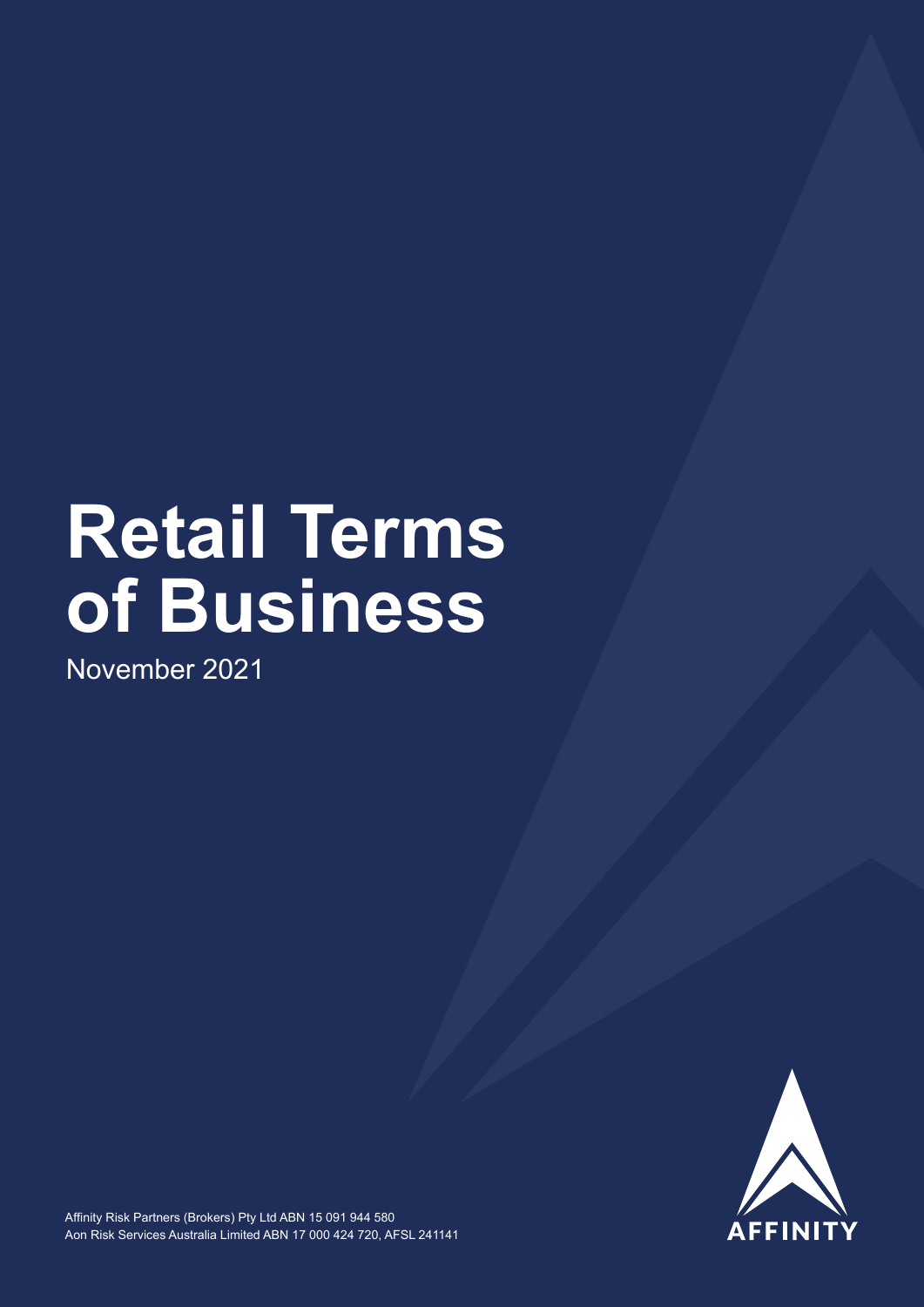# **AIB'S TERMS OF BUSINESS**

Thank you for appointing Affinity Risk Partners (Brokers) Pty Ltd t/a Affinity Insurance Brokers (**AIB, we, us, our**) as an Authorised Representative (No 1288354) of Aon Risk Services Australia Limited ABN 17 000 434 720 AFSL 241141 (**Aon**) as your insurance broker and/or advisor.

AIB will provide the services agreed with you in writing (**Services**).

These Terms of Business (**Terms**), along with our Financial Services Guide (**FSG**) set out the terms and conditions upon which AIB will provide our Services to you (our **Agreement**).

Please take the time to read our FSG carefully as it contains some very important information about the products and services AIB provides. It also explains how we and our representatives may be remunerated and contains details of how we manage conflicts of interest and complaints.

In providing our Services we follow a structured and logical approach to identify and understand your insurable risks and needs. Our approach generally comprises the following phases:

- Arranging general insurance products to help you protect against insurable risks.
- Collecting information that insurers require from you.
- Where needed, providing you with risk management information and advice pertaining to your insurable risks.
- Where needed, assisting you to submit and manage insurance claims.

#### **1. Acceptance and Term**

- 1.1. You will be taken to have accepted this Agreement by continuing to instruct us, unless otherwise agreed in writing with you.
- 1.2. Unless otherwise agreed in writing, this Agreement commences from the day you engage us and continues until either party provides 60 days' written notice of termination (expiring after any initial term we agree with you). Unless otherwise agreed in writing, all outstanding claims will be passed on to you for future handling from the date of termination.

# **2. Your Information Obligations**

2.1. We rely on you to provide accurate, complete and timely information to enable us to perform the Services and to make a fair presentation of the risk to your insurers. You must comply with your legal duty to disclose all material facts when entering into a contract of insurance. You accept full responsibility for the accuracy of the information provided and appreciate that we will rely on the accuracy and completeness of the information you provide in providing the Services and arranging your insurances. You understand that failure to provide all necessary information to an insurer, whether intentional

or in error, could result in the impairment or voiding of coverage.

- 2.2. We also rely on you to carefully review all documents we give you (including policies and endorsements) containing the terms of your cover (including applicable limits, sub-limits and deductibles and your obligations) to ensure that the cover suits your needs and so you understand and comply with your obligations under your policies. Failure to do this may result in uninsured losses. Please advise us immediately if you notice any mistakes of fact or believe the contents do not address your needs.
- 2.3. Should a circumstance, event or loss occur which could result in you making a claim, you should advise us of the details as soon as possible and within the time required under your contract of insurance. Failure to advise an insurer of such a circumstance, event or loss could prejudice your rights under an insurance contract.
- 2.4. You agree that all decisions regarding the amount, type or terms of coverage shall be your sole responsibility. While AIB may provide advice and recommendations, you must decide the specific coverage that is appropriate for your particular circumstances and financial position.

## **3. Remuneration**

- 3.1. To the extent permitted by law where we provide insurance broking services, our commission and/or fees (**Remuneration**) are earned in full at the time of the placement of the relevant policy and we will be entitled to all Remuneration in respect of the full policy period, even if our Agreement terminates early or your policy is cancelled. We may offset such Remuneration from any premium refund you are entitled to.
- 3.2. In the event of early termination of our Agreement where we provide consulting services, we reserve the right to be paid for Services provided up to the date of termination at our prevailing hourly rates.
- 3.3. If during the term of this Agreement, you instruct us to perform any additional services or arrange a contract of insurance that was not included in the insurance program at the commencement of this Agreement, we will receive additional remuneration as agreed with you in writing from time to time.
- 3.4. You also agree to reimburse us for all travel and accommodation (including meals) and other out of pocket costs that, with your prior agreement, we reasonably incur in performing the Services.
- 3.5. You agree to pay our Remuneration and out of pocket costs within 14 days of the date of our invoice.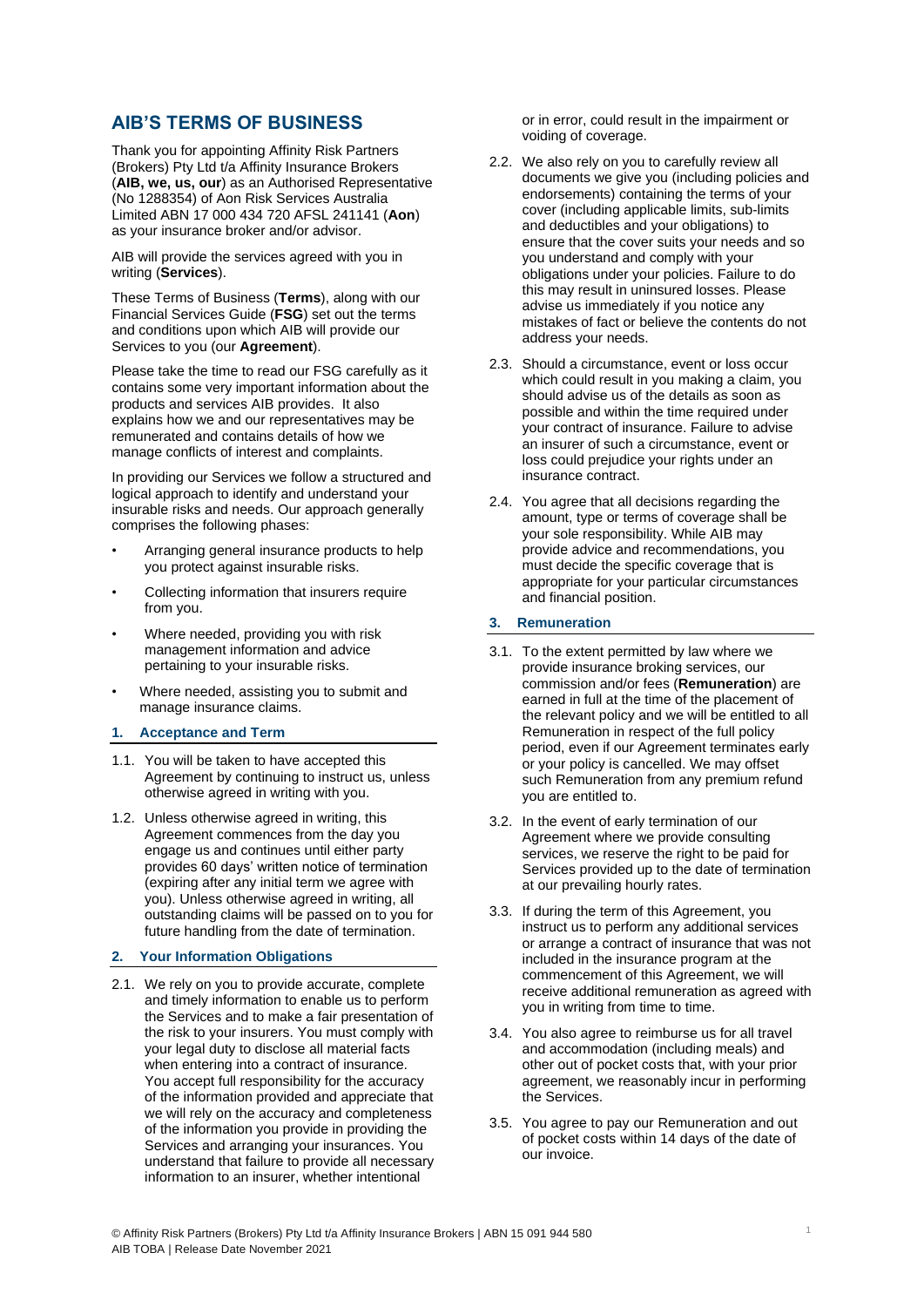3.6. Please refer to the FSG for further information about the remuneration AIB and Aon may earn for providing our Services.

## **4. Invoices and GST**

4.1. Please note that all remuneration referred to in this Agreement or in any invoice, unless clearly stated otherwise, is to be treated as exclusive of GST.

# **5. Premium Payments and Rebates**

- 5.1. You must pay all premiums and other charges on or before the expiry of 14 days from the date of our invoice.
- 5.2. We will advise you if a policy includes a premium payment warranty and you acknowledge that failure to pay the insurer or AIB in sufficient time may result in the insurer having the right to cancel the policy. You may remain liable to the insurer for any premium due prior to cancellation of the policy. Please contact us immediately if you are unable to comply with a premium payment warranty or condition.
- 5.3. We make every effort to correctly determine the premium and statutory charges that apply to your insurance. However, occasionally errors can occur for example, where we make an unintentional error or because a third party advises us of the wrong amount. Please note that we retain the right to correct any such error and you agree, to the extent permitted by law, not to hold AIB responsible for any loss you may suffer as a result of the error and its correction.

# **6. Limitation of Liability**

- 6.1. We will provide the Services with reasonable care and skill. All representations (whether express or implied) and all other implied conditions, warranties and terms as to the provision of the Services are otherwise excluded to the extent permitted by law.
- 6.2. While we may provide you with information about your insurers' financial standing from time to time, as your broker, we are not the insurer of any risk and we cannot guarantee the availability of insurance for your particular risks. We do not in any way guarantee the solvency of insurers.
- 6.3. To the extent permitted by law, we and our Representatives will not be responsible or liable for:
	- a. any consequential, incidental, indirect or special damage or loss of any kind, including loss of profits, loss of revenues, loss of anticipated savings, loss of data, loss of reputation, loss of goodwill, loss of opportunities and loss of business;
	- b. the supply by you or others of incorrect or incomplete information (including information that we may use to calculate the premiums and other charges relevant

to your insurance) or the failure by you or others to supply information within the time periods reasonably requested by us from time to time;

- c. the default, negligence, error, omission or lack of care on the part of any person other than ourselves;
- d. any variation between a certificate or summary of insurance and the actual terms of cover or any omission from or misstatement in a certificate or summary of insurance; or
- e. any failure or delay on our part where it is due to causes outside our reasonable control, including, but not limited to, any act of God or nature, war or terrorism, riot, civil disturbance, national emergency, epidemic, action or inaction of a government or regulatory authority and strike or other industrial action.

Where "**Representatives**" means our related entities (as defined within the *Corporations Act 2001* (Cth) (**Affiliates**), our employees or agents and our Affiliates' employees or agents.

6.4. Our liability (including interest and costs) and the liability of our Representatives in respect of all claims howsoever arising (including in negligence), under or in connection with the Agreement or the Services will be limited (to the extent permitted by law) to A\$3,000,000 in the total aggregate.

# **7. Confidentiality**

- 7.1. We will keep all confidential information received from you confidential and use it solely for the purpose of performing the Services. However, our confidentiality obligation does not apply where you have given written permission otherwise; where disclosure is required to satisfy legal obligations or regulatory requirements; where disclosure is reasonably required to carry out the Services (for example, providing information to current or prospective insurers); where such information is in the public domain; or where the information is rightfully in our possession other than as a result of a breach of any obligation of confidentiality.
- 7.2. You agree that we are entitled to make reference to you in publications, proposals or similar submissions to prospective clients, unless you expressly prohibit such disclosure.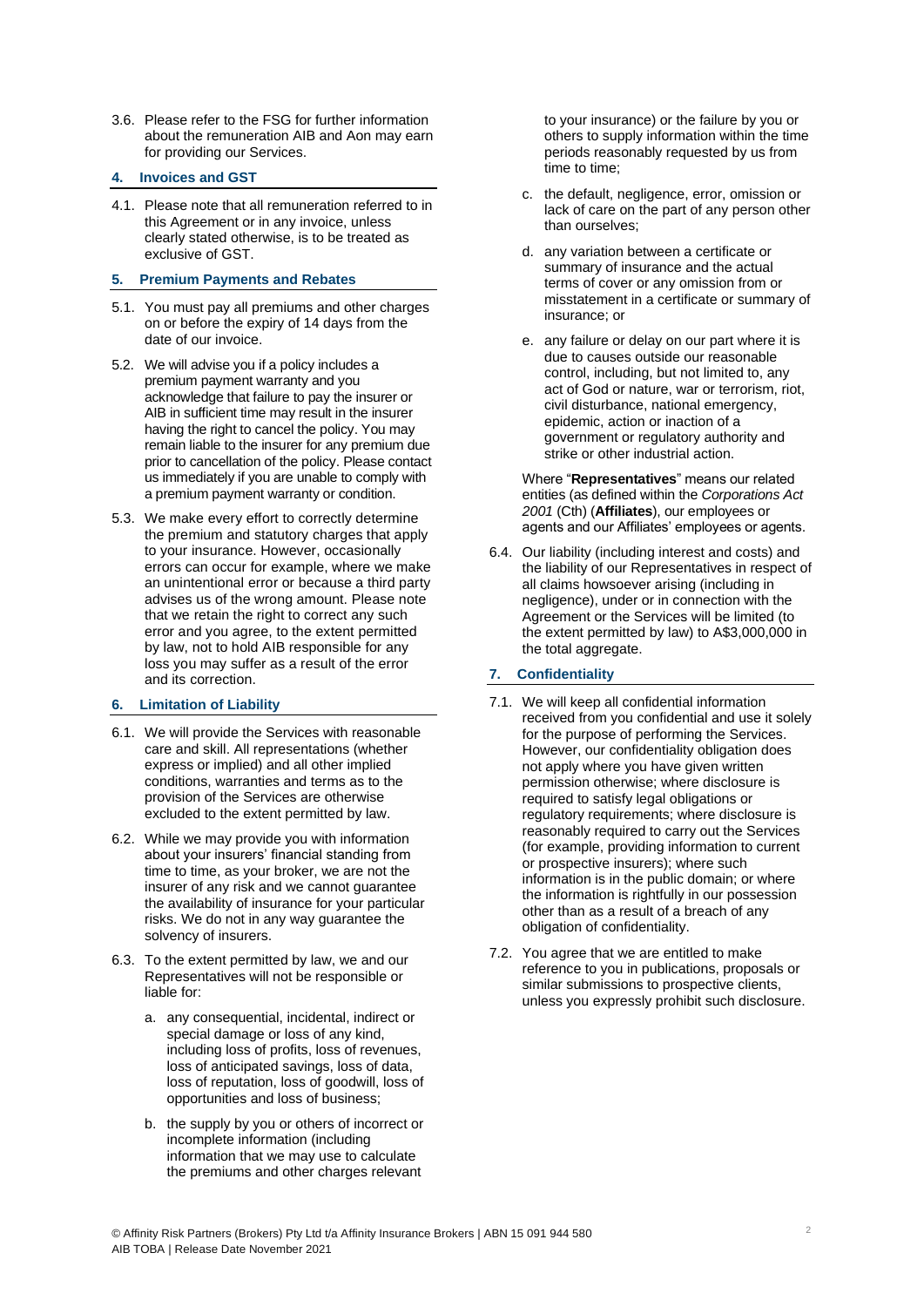#### **8. Non-Dissemination of Material**

- 8.1. Our communications with you, your employees or agents, whether written or oral are provided solely for your information and use in connection with any engagement, and accordingly, must not be used for any other purpose without our prior written consent.
- 8.2. No other party is entitled to rely on any of our reports, information or advices for any purpose whatsoever, and we disclaim any responsibility to any such third party who has had communicated to them the report, information or advice provided by us to you as part of any engagement.

#### **9. Non-solicitation**

- 9.1. You agree that you will not, without our prior written consent, employ or engage the services of our employees or agents during the term of this Agreement or during the twelve (12) months following termination of this Agreement.
- 9.2. This clause does not apply where you in good faith, employ or engage our employees or agents who respond to a general advertisement.

# **10. Intellectual Property**

- 10.1.We retain title, copyright, patents and all other intellectual property rights to our knowledge, ideas, concepts, programs, documentation, models, studies and methodologies used, acquired or developed in servicing you.
- 10.2. You acknowledge that we are in the business of providing similar services to other clients and agree to our utilising the same intellectual property and rights in servicing other clients as long as we keep your confidential information confidential in accordance with this Agreement.
- 10.3.Unless otherwise agreed in writing, we retain copyright in all material provided to you or otherwise generated in the course of carrying out the Services.

## **11. Privacy**

- 11.1.We both agree to comply with the Privacy Act 1988 (Cth) (**Privacy Act**) and any other applicable privacy or data protection laws regulating the collection, storage, use and disclosure of "personal information" as defined under the Privacy Act, including the Spam Act 2003 (Cth) and Do Not Call Register Act 2006 (Cth), and do all that is reasonably needed on each of our parts to enable the other to comply with them.
- 11.2.You acknowledge and agree that:
	- a. any personal information that you disclose to us has been collected in accordance with the Privacy Act and that we are

authorised to collect such information from you; and

- b. you have received the attached Aon Privacy Notice and you provide your consent for us to use, disclose and otherwise deal with any personal information (including any "sensitive information" as defined under the Privacy Act) provided to us by you in accordance with the terms of this notice.
- 11.3. If we become aware of a data breach which relates to personal information, the parties will cooperate with each other for the purposes of determining whether the data breach results in real risk of serious harm to any of the individuals to whom the personal information relates and to remedy any such breach in accordance with any applicable laws.

## **12. Use of Non-personal Data and Information**

- 12.1.The Aon Group may provide analytics, consulting and other services to its clients based on the non-personal data the Aon Group collects from you, and your related parties, as part of our engagement with you (**Collected Data**).
- 12.2.These services may include: (i) providing our clients with customised services and recommendations; (ii) identifying client opportunities; (iii) optimising and improving our products, services and operations; (iv) creating industry reports, conducting benchmarking and undertaking market research; (v) providing and developing analytical solutions; (vi) performing statistical, financial and risk modelling, among other services. Aon Group members may earn compensation for providing such services to their clients, service providers, (re)insurers and other business partners.
- 12.3. If corporate clients receive (re)insurance broking services from us, subject to local law restrictions, Aon Group services provided to (re)insurers and other business partners may involve the disclosure of Collected Data about (i) our corporate clients and (ii) their actual and prospective (re)insurance placements. Such Collected Data may include, but may not be limited to: company names, industry codes, policy types, premium and policy expiration dates as well as information about the providers or potential providers of (re)insurance, claims and other loss related services to our clients. The Aon Group provides such services with a focus on creating distinctive value for clients.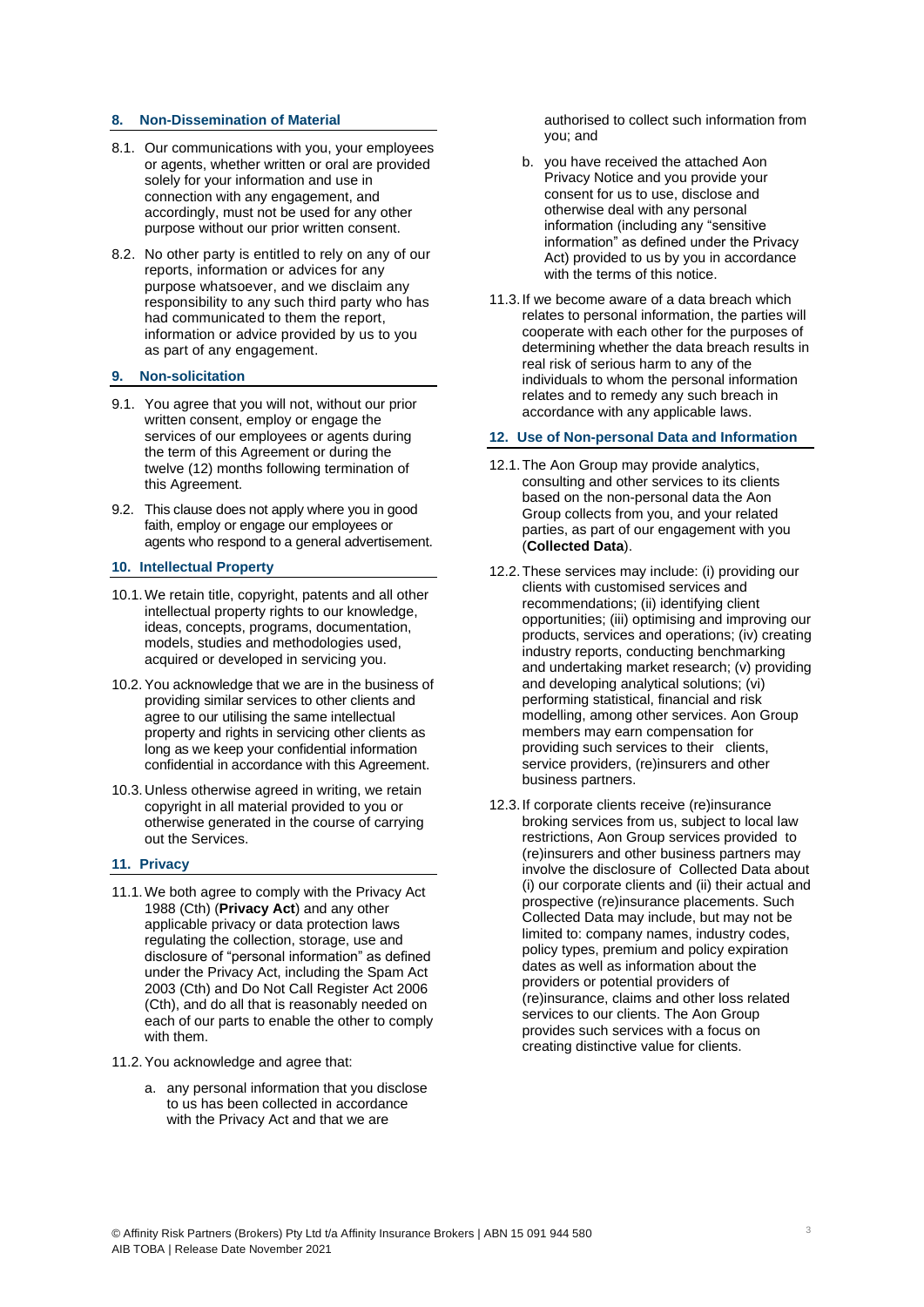- 12.4.The Aon Group may also disclose Collected Data to its service providers to perform certain analytics and other processing services on Aon's behalf. Such service providers are contractually restricted from using or disclosing Collected Data for any other purposes. Other contractual and operational safeguards are in place with all Aon Group service providers to protect the security of Collected Data. Due to the global nature of services provided by the Aon Group, information that the Aon Group receives may be transmitted, used, stored and otherwise processed outside the country where you submitted the information.
- 12.5.This "Use of Non-personal Data and Information" clause shall supersede conflicting provisions of any other agreements entered into between us, including but not limited to non-disclosure agreements, to the extent such agreement is inconsistent with this clause.
- 12.6.For the purpose of this clause, "**Aon Group**" means the Aon group of entities worldwide. being Aon PLC, Aon's ultimate parent company, and all its subsidiaries, related/associated companies, affiliates as well as joint ventures of such subsidiaries. related/associated companies and affiliates.

#### **13. AIB's File Retention Policy**

13.1.We hold paperwork and correspondence regarding your risk and insurance matters for at least seven years. After this period, we will arrange for the file to be destroyed unless required by law. Please note that we will not consult you before destroying this information.

#### **14. Electronic Communication**

14.1. We may correspond with you by electronic communications unless you instruct us not to do so. Electronic communications are not always secure and may be read, copied, lost or interfered with in transit. We are not responsible for any of the risks associated with electronic communication, including loss of data.

#### **15. International Trade Sanctions**

15.1.AIB follows a global policy regarding compliance with international trade sanctions laws (the **TS Policy**) including those administered in the United States by the Office of Foreign Asset Control (**OFAC**). Compliance with the TS Policy is mandatory for all AIB staff worldwide, and no exceptions to the TS Policy are permitted under any circumstances. In summary, the TS Policy may apply to certain transactions related to countries including Cuba, Syria, Crimea, Iran and North Korea (collectively known as **Restricted Territories**), restrictions under Australian sanctions regimes or designated or sanctioned parties, including OFAC Specially Designated Nationals (**SDNs**). The Restricted Territories under the TS Policy

may be subject to change in line with international trade restrictions.

- 15.2. If you become aware that the risk you have insured or are proposing to insure through AIB:
	- a. involves a Restricted Territory;
	- b. involves a designated or sanctioned party (including a SDN or a designated person or entity under Australian law); or
	- c. is otherwise subject to trade restrictions under applicable laws,

you must tell us immediately. Where we become aware that a transaction is contrary to the TS Policy, then we may not act with respect to a part of the transaction (whether it involves a placement, renewal, variation of insurance contract, payment, processing, advising, the handling of a claim or any other service) or at all.

#### **16. Bribery and Corruption**

16.1.We both agree to maintain appropriate policies and procedures designed to ensure that no acts of bribery or corruption will take place. Any breach of anti-bribery or corruption laws by either party will entitle the other party to terminate the Agreement immediately.

#### **17. Electronic Signatures**

17.1.Where signatures are required to accept our Agreement, signatures may be provided in digital form (such as DocuSign™) or transmitted only by electronic means (such as via email confirmation, .PDF or facsimile).

#### **18. General**

18.1.Our Agreement sets out the entire agreement between us in relation to its subject matter. Our Agreement may be amended from time to time by agreement in writing with you. If any part of our Agreement is or becomes invalid, unlawful or unenforceable, it will be read down or interpreted and enforced to the extent permissible or if this is not possible, it will be severed and the remainder of our Agreement will remain unaffected. New South Wales law governs our Agreement and the courts of New South Wales have exclusive jurisdiction.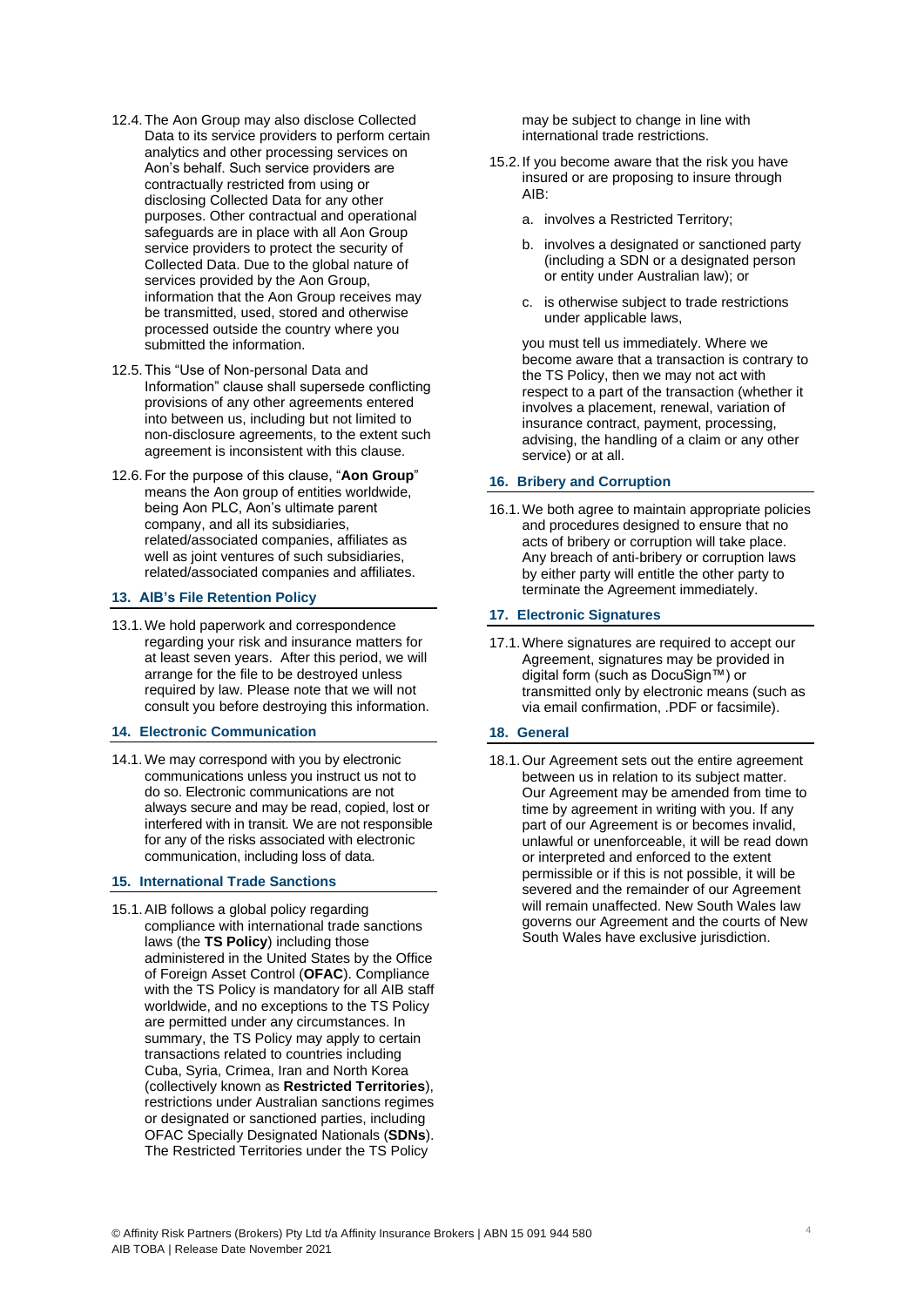# **About AIB**

AIB is an Authorised Representative (No 1288354) of Aon Risk Services Australia Limited, a leading provider of insurance and risk services. It is part of the Aon Group, which is a global leader in the design and provision of insurance, reinsurance, risk and employee benefit services. Aon holds an Australian Financial Services Licence.

If you have any questions about our services or anything in this Agreement, please contact your AIB Client Relationship Manager on 03 8587 7700 or Aon Australia's head office in Sydney on 02 9253 7000.

Published by Affinity Risk Partners (Brokers) Pty Ltd t/a Affinity Insurance Brokers as an Authorised Representative (No 1288354) of Aon Risk Services Australia Limited ABN 17 000 434 720 AFSL 241141.

Level 1, 1265 Nepean Highway Cheltenham VIC 3192

Phone (03) 8587 7777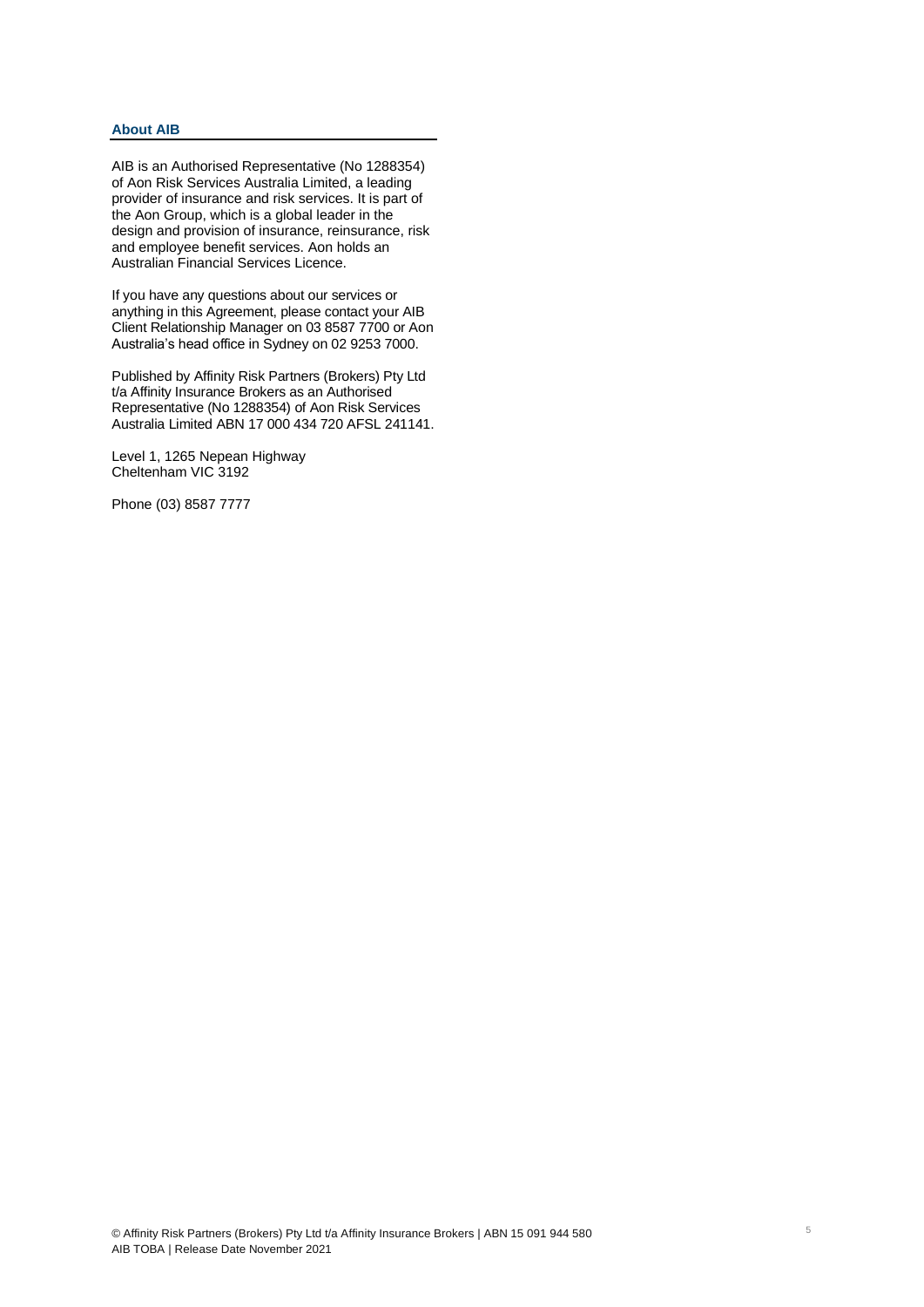# **THE AON PRIVACY NOTICE**

The Aon Group of companies has always valued the privacy of personal information. When Aon collect, use, disclose or handle personal information, Aon will be bound by the *Privacy Act 1988* (Cth) (the 'Act'). This Notice is effective from 1 March 2016.

#### **Why do we collect your personal information?**

Aon collect personal information to offer, provide, manage and administer the many financial services and products we and our group of companies are involved in. These include insurance broking and claims management, risk management consulting, and other forms of insurance services (including underwriting of insurance products and reinsurance), employee benefits, premium financing, superannuation and investment advisory services. Aon may also collect personal information for the purpose of conducting analytics processes,

to be able to develop and identify products and services that may interest you, to conduct market or customer satisfaction research or to develop, establish and administer alliances and other arrangements with other organisations in relation to the promotion, administration and use of our respective products and services.

Aon may collect information about you because we are required or authorised by law to collect it. There are laws and regulations that affect the provision of our many services and products (as more fully described in the Aon Australia Group Privacy Policy Statement ('Aon Privacy Statement')) and require us to collect certain personal information. These laws may include the *Anti-Money Laundering and Counter-Terrorism Financing Act 2006* (Cth), the *Corporations Act 2001* (Cth), the *Superannuation Industry (Supervision) Act 1993 (*Cth) and the *Insurance Contracts Act 1984* (Cth).

#### **How do we collect your personal information?**

Aon will generally collect information directly from you or your agents, unless impracticable or unreasonable to do so. We may collect it from third parties such as our affiliates or employers, claims administrators, insurance companies, insurance brokers or agents, credit organisations, motor vehicle and driver licensing authorities, financial institutions, medical professionals, third parties who may be arranging insurance cover for a group that you are a part of, law enforcement, dispute resolution, statutory and regulatory bodies, marketing lists and industry databases, publicly available sources, etc.

We may also collect personal information from you through the use of cookies when you visit our websites. Cookies are commonly used to make websites work more efficiently, to enrich the user experience, and to serve advertisements based on past visits to the website. Aon makes use of them for those purposes. To prevent these activities, you need to adjust the settings on your browser to refuse all cookies.

Upon your request, we will take reasonable steps to let you know how we have sourced your personal information, unless it is obvious from the circumstances that you would know or would reasonably expect us to have the information (such as where we are dealing with your advisers).

When you give Aon personal information about other individuals, we rely on you to make them aware that you will or may provide their personal information to us, the types of third parties we may provide it to, the relevant purposes we and those third parties will use it for, and how they can access it. If it is sensitive information, we rely on you to have obtained their consent on these matters. If you have not done either of these things, you must tell us before you provide the relevant information.

#### **What can happen if you don't provide us with your information?**

If you do not provide the information we request, we or those involved with the provision of the service or product may not be able to provide the appropriate type or level of service or product.

#### **To whom can we disclose your personal information?**

Aon discloses personal information to third parties who we believe are necessary to assist us in providing the relevant services and products to our clients or to enable them to offer their products and services to you.

For instance, we disclose personal information to the relevant product provider and their representatives, our agents and contractors and related companies. We may also disclose your personal information to other parts of the Aon Group, both in Australia and overseas, for other purposes, such as analytics.

Where we arrange premium funding to help spread the cost of your insurance premiums over the year, Aon discloses personal information to the premium funder. Disclosure may also be made to any government, law enforcement, dispute resolution, statutory or regulatory bodies in any country, or as required by a country's laws. In addition to our affiliates, we may disclose personal information to third parties such as contractors, agents, suppliers and service providers.

These affiliates, members of the Aon Group and third parties may be based locally or they may be overseas, including but not limited to the United States of America, the United Kingdom, Ireland, India, Singapore and the Philippines. In circumstances where your personal information is disclosed overseas, Aon will generally take reasonable steps to ensure that we have arrangements in place with such parties that prevent them from using or disclosing personal information for any purposes other than our own. However, by providing your personal information to Aon, you acknowledge that we may not always be able to guarantee that overseas parties are subject to requirements similar to those contained in the Privacy Act and consent to the disclosure on that basis.

If you would like further information about whether your information will be disclosed to overseas recipients, please contact the Privacy Officer at [privacyofficer@aon.com](mailto:privacyofficer@aon.com)

#### **How can I access and correct my personal information or resolve my privacy issues?**

If you wish to seek access to or correct the personal information we collected or disclosed about you, please telephone or email your Aon representative. The Aon Privacy Statement contains details about how to make a complaint about a breach of the Act and how we deal with complaints.

If you would like a copy of the Aon Privacy Statement, please telephone or email your Aon representative to request a copy, or access this at our website's privacy section at [http://www.aon.com.au/australia/legal/privacy](http://www.aon.com.au/australia/legal/privacy-policy.jsp)[policy.jsp](http://www.aon.com.au/australia/legal/privacy-policy.jsp)

You can choose not to receive product and service offerings from us (including product or service offerings from us on behalf of our affiliates and business partners) or related bodies, by contacting our Privacy Officer at [privacyofficer@aon.com](mailto:privacyofficer@aon.com) or your Aon representative.

#### **Our contact details**

The contact details for our Australian head office are as follows:

Address: Level 33, 201 Kent Street, Sydney NSW 2000 Switchboard: +61 2 9253 7000